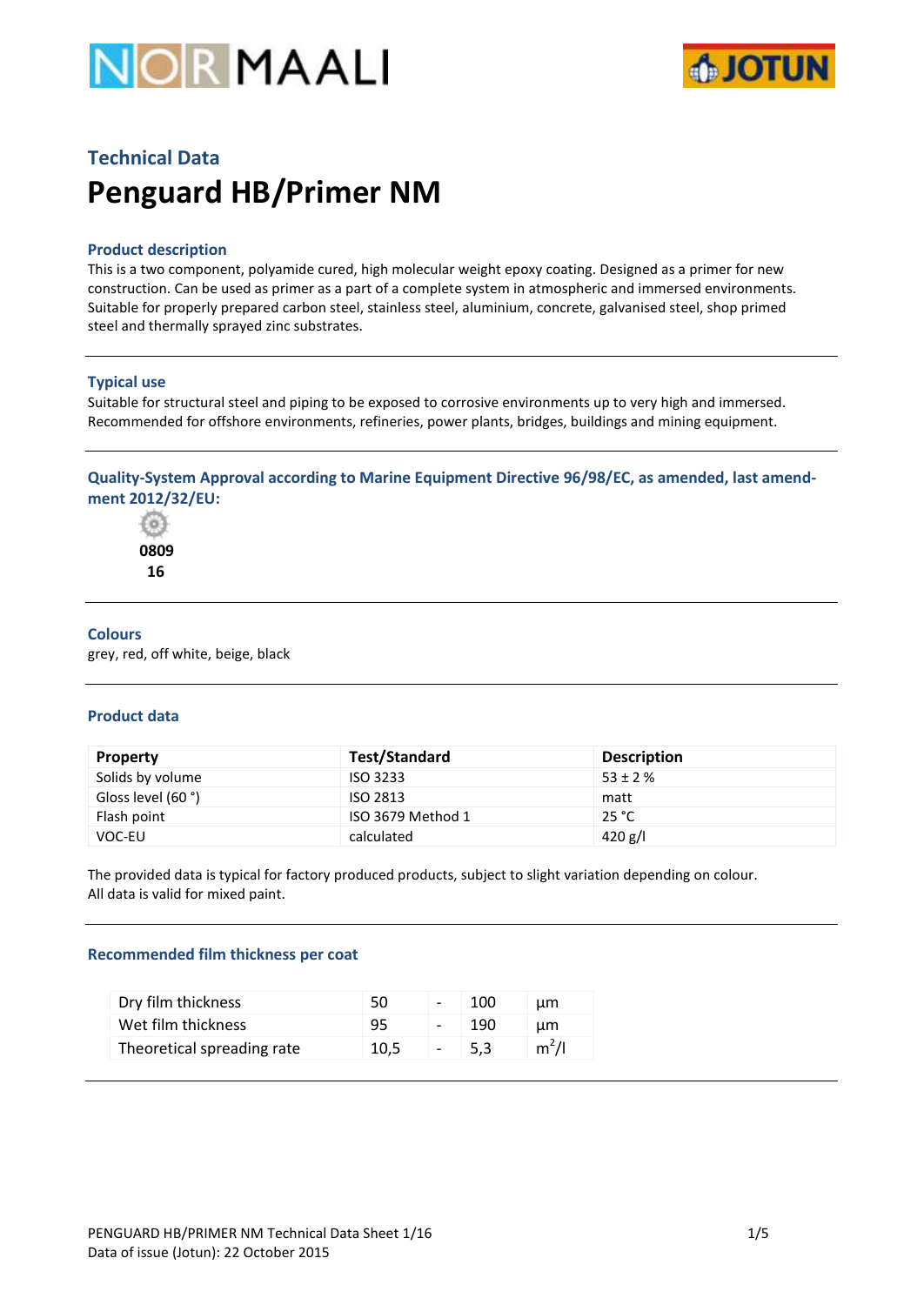



# **Surface preparation**

|                         | <b>Surface preparation</b>                                                                                                                                                                                                  |                                                                                                                                                                                                                                       |  |
|-------------------------|-----------------------------------------------------------------------------------------------------------------------------------------------------------------------------------------------------------------------------|---------------------------------------------------------------------------------------------------------------------------------------------------------------------------------------------------------------------------------------|--|
| <b>Substrate</b>        | <b>Minimum</b>                                                                                                                                                                                                              | Recommended                                                                                                                                                                                                                           |  |
| Carbon steel            | St 2 (ISO 8501-1)                                                                                                                                                                                                           | Sa 2½ (ISO 8501-1)                                                                                                                                                                                                                    |  |
| Stainless steel         | The surface shall be hand or machine<br>abraded with non-metallic abrasives or<br>bonded fibre machine or hand abrasive<br>pads to impart a scratch pattern to the<br>surface and to remove all polish from the<br>surface. | Abrasive blast cleaning to achieve a sur-<br>face profile using approved nonmetallic<br>abrasive media which is suitable to<br>achieve a sharp and angular surface pro-<br>file.                                                      |  |
| Aluminium               | The surface shall be hand or machine<br>abraded with non-metallic abrasives or<br>bonded fibre machine or hand abrasive<br>pads to impart a scratch pattern to the<br>surface and to remove all polish from the<br>surface. | Abrasive blast cleaning to achieve a sur-<br>face profile using approved nonmetallic<br>abrasive media which is suitable to<br>achieve a sharp and angular surface pro-<br>file.                                                      |  |
| <b>Galvanised steel</b> | The surface shall be clean, dry and appear<br>with a rough and dull profile.                                                                                                                                                | Light brush blasting using nonmetallic<br>abrasive leaving a clean, rough and even<br>pattern.                                                                                                                                        |  |
| Shop primed steel       | Clean, dry and undamaged shop primer.                                                                                                                                                                                       | Abrasive swept or alternatively blasted to<br>Sa 2 (ISO 8501-1) of at least 70 % of the<br>surface.                                                                                                                                   |  |
| Coated surfaces         | Clean, dry and undamaged compatible<br>coating (ISO 12944-5 6.1)                                                                                                                                                            | Clean, dry and undamaged compatible<br>coating (ISO 12944-5 6.1)                                                                                                                                                                      |  |
| Concrete                | Moisture content maximum 5 %.<br>Mechanically prepare the existing<br>concrete surface by scabbling, needle gun,<br>mechanical disc grinding.                                                                               | Minimum 4 weeks curing. Moisture con-<br>tent maximum 5 %. Prepare the surface by<br>means of enclosed blast shot or diamond<br>grinding and other appropriate means to<br>abrade the surrounding concrete and to<br>remove laitance. |  |

# **Application**

# **Application methond**

The product can be applied by

Spray: Use airless spray

Brush: Recommended for stripe and small areas. Care must be taken to achieve the specified dry film thickness.

# **Product mixing ratio (by volume)**

| Penguard HB/Primer NM Comp. A | 4 part |
|-------------------------------|--------|
| Penguard HB/Primer NM Comp. B | 1 part |

# **Thinner/Cleaning solvent**

Thinner: Jotun Thinner No. 17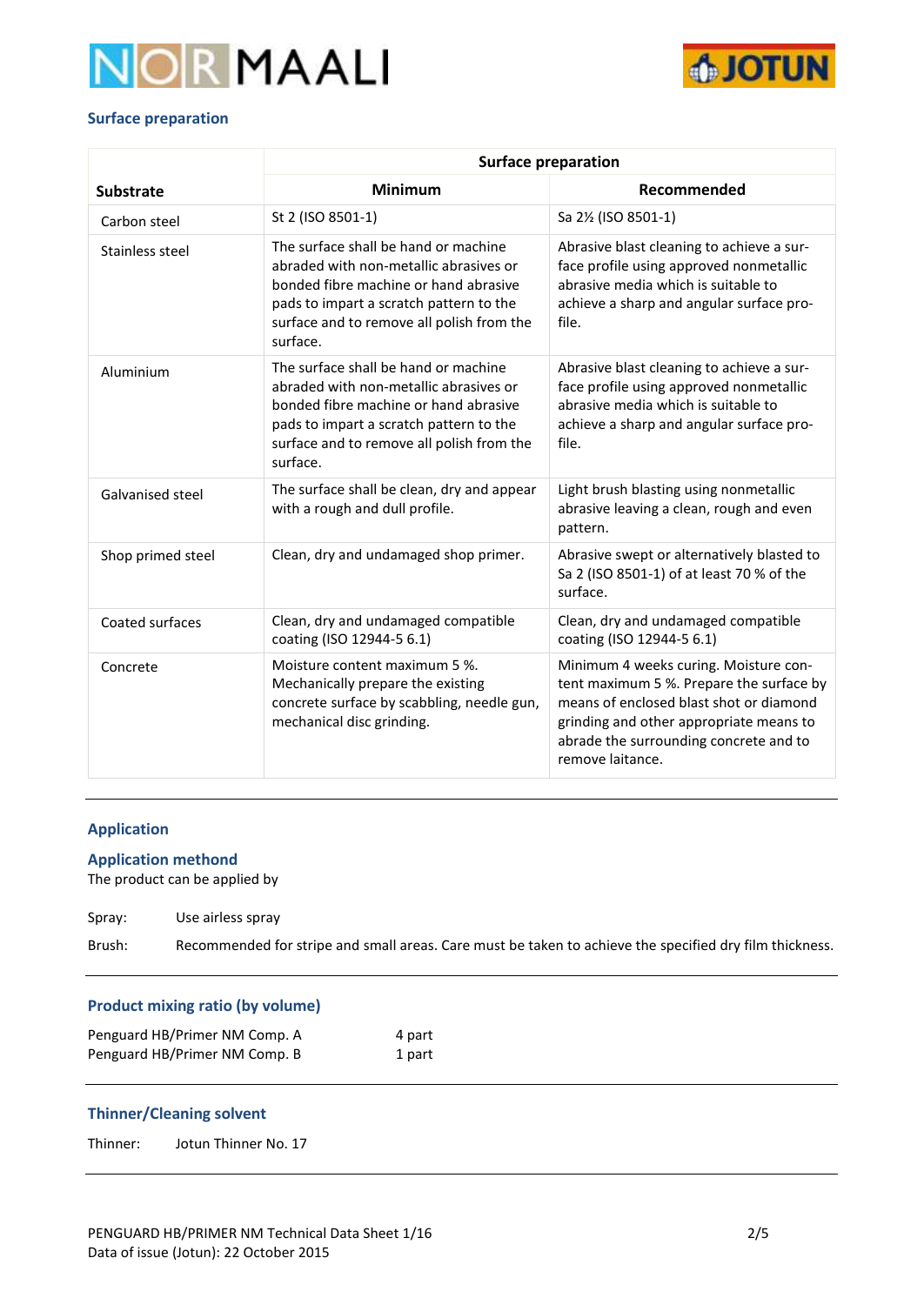# **DIR MAALI**



# **Guiding data for airless spray**

| Nozzle tip (inch/1000):      | $13 - 19$        |
|------------------------------|------------------|
| Pressure at nozzle (minium): | 150 bar/2100 psi |

# **Drying and Curing time**

| Substrate temperature       | 10 °C           | 23 °C            | 40 °C  |
|-----------------------------|-----------------|------------------|--------|
| Surface (touch) dry         | 2 h             | $30 \text{ min}$ | 30 min |
| Walk-on-try                 | 10 <sub>h</sub> | 4 h              | 3 h    |
| Dried to over coat, minimum | 10 <sub>h</sub> | 3 h              | 3 h    |
| Dried/cured for service     | 12d             | 7 d              | 3 d    |

Drying and curing times are determined under controlled temperatures and relative humidity below 85%, and within the DFT range of the product.

Surface (touch) dry: The state of drying when slight pressure with a finger does not leave an imprint or reveal tackiness. Dry sand sprinkled on the surface can be brushed off without sticking to or causing damage to the surface.

Walk-on-dry: Minimum time before the coating can tolerate normal foot traffic without permanent marks, imprints or other physical damage.

Dried to over coat, minimum: The shortest time allowed before the next coat can be applied.

Dried/cured for service: Minimum time before the coating can be permanently exposed to the intended environment/medium.

# **Induction time and Pot life**

| Paint temperature | 23 °C |
|-------------------|-------|
| Pot life          | 7 h   |

### **Heat resistance**

|                     | Temperature      |        |
|---------------------|------------------|--------|
|                     | <b>Continous</b> | Peak   |
| Dry, atmospheric    | 120 °C           | 140 °C |
| Immersed, sea water | 50 $^{\circ}$ C  | 60 °C  |

Peak temperature duration max. 1 hour.

The temperatures listed relate to retention of protective properties. Aesthetic properties may suffer at these temperatures.

Note that the coating will be resistant to various immersion temperatures depending on the specific chemical and whether immersion is constant or intermittent. Heat resistance is influenced by the total coating system. If used as part of a system, ensure all coatings in the system have similar heat resistance.

### **Product compatibility**

Depending on the actual exposure of the coating system, various primers and topcoats can be used in combination with this product. Some examples are shown below. Contact Jotun for specific system recommendation.

Previous coat: epoxy, epoxy mastic, zinc epoxy, zinc silicate

Subsequent coat: acrylic, epoxy, polyurethane, polysiloxane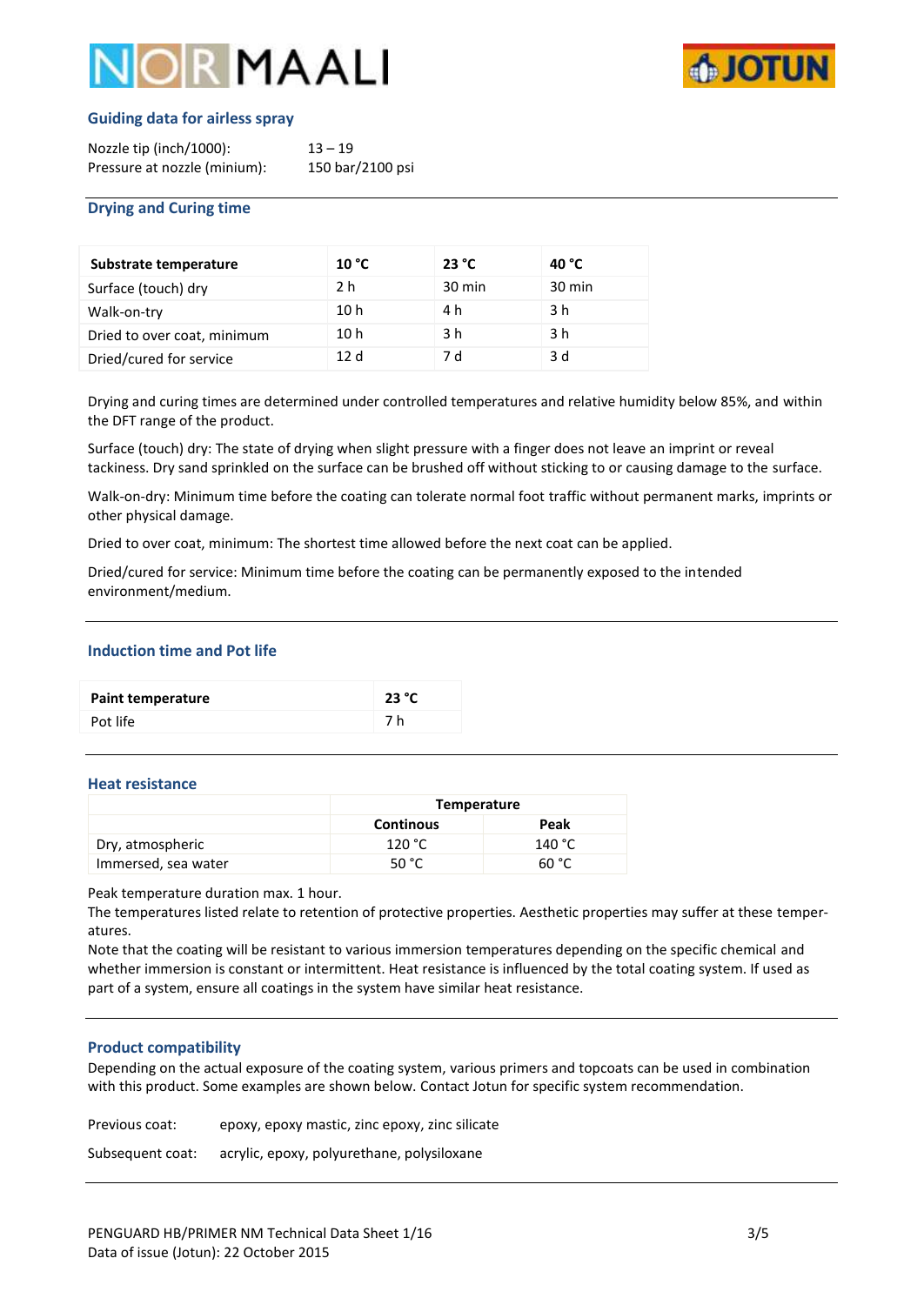



# **Packaging (typical)**

|                               | <b>Volume</b><br>(litres) | <b>Size of containers</b><br>(litres) |
|-------------------------------|---------------------------|---------------------------------------|
| Penguard HB/Primer NM Comp. A | 8/16                      | 10/20                                 |
| Penguard HB/Primer NM Comp. B | 2/4                       | 2/4.2                                 |

The volume stated is for factory made colours. Note that local variants in pack size and filled volumes can vary due to local regulations.

#### **Storage**

The product must be stored in accordance with national regulations. Keep the containers in a dry, cool, well ventilated space and away from sources of heat and ignition. Containers must be kept tightly closed. Handle with care.

# **Shelf life at 23 °C**

| Penguard HB/Primer NM Comp. A | 24 month $(s)$ |
|-------------------------------|----------------|
| Penguard HB/Primer NM Comp. B | $36$ month (s) |

In some markets commercial shelf life can be dictated shorter by local legislation. The above is minimum shelf life, thereafter the paint quality is subject to re-inspection.

# **Caution**

This product is for professional use only. The applicators and operators shall be trained, experienced and have the capability and equipment to mix/stir and apply the coatings correctly and according to Jotun's technical documentation. Applicators and operators shall use appropriate personal protection equipment when using this product. This guideline is given based on the current knowledge of the product. Any suggested deviation to suit the site conditions shall be forwarded to the responsible Jotun representative for approval before commencing the work.

### **Health and safety**

Please observe the precautionary notices displayed on the container. Use under well ventilated conditions. Do not inhale spray mist. Avoid skin contact. Spillage on the skin should immediately be removed with suitable cleanser, soap and water. Eyes should be well flushed with water and medical attention sought immediately.

### **Colour variation**

Products primarily meant for use as primers and antifoulings may have slight color variations from batch to batch. Such products may fade and chalk when exposed to sunlight and weathering.

### **Disclaimer**

The information in this document is given to the best of Jotun's knowledge, based on laboratory testing and practical experience. Jotun's products are considered as semi-finished goods and as such, products are often used under conditions beyond Jotun's control. Jotun cannot guarantee anything but the quality of the product itself. Minor product variations may be implemented in order to comply with local requirements. Jotun reserves the right to change the given data without further notice.

Users should always consult Jotun for specific guidance on the general suitability of this product for their needs and specific application practices.

If there is any inconsistency between different language issues of this document, the English (United Kingdom) version will prevail.